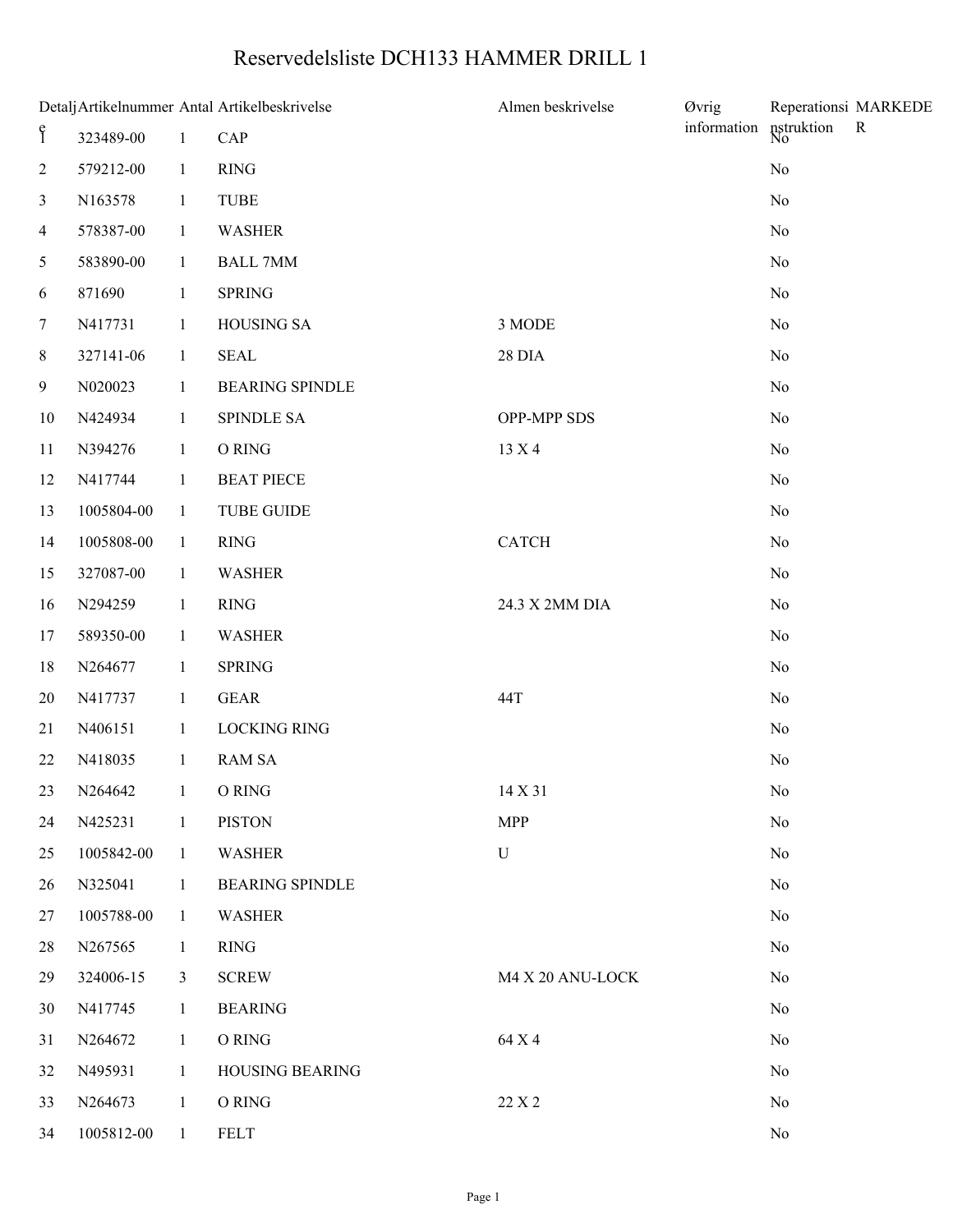## Reservedelsliste DCH133 HAMMER DRILL 1

| Detalj Artikelnummer Antal Artikelbeskrivelse |            |                |                         | Almen beskrivelse          | <b>Øvrig</b>     |                | Reperationsi MARKEDE |
|-----------------------------------------------|------------|----------------|-------------------------|----------------------------|------------------|----------------|----------------------|
| $\S_5$                                        | 1005844-00 | $\mathbf{1}$   | <b>WASHER</b>           | information                | nstruktion<br>No | $\mathbf{R}$   |                      |
| 36                                            | N417859    | $\mathbf{1}$   | <b>GEAR</b>             | 12T                        |                  | $\rm No$       |                      |
| 37                                            | N417853    | $\mathbf{1}$   | <b>COLLAR</b>           |                            |                  | No             |                      |
| 38                                            | N445171    | $\overline{2}$ | <b>SCREW</b>            | M4 X 12                    |                  | No             |                      |
| 39                                            | N418018    | $\mathbf{1}$   | <b>INTERSHAFT SA</b>    |                            |                  | No             |                      |
| 40                                            | N264652    | $\mathbf{1}$   | <b>PLATE</b>            |                            |                  | No             |                      |
| 41                                            | 1005795-00 | $\mathbf{1}$   | <b>SPRING</b>           |                            |                  | No             |                      |
| 42                                            | N417861    | $\mathbf{1}$   | <b>SELECTOR SA</b>      |                            |                  | No             |                      |
| 43                                            | N091381-00 | $\mathbf{1}$   | O RING                  | 18 X 2 BLACK               |                  | No             |                      |
| 44                                            | 1005896-00 | $\mathbf{1}$   | <b>SIDE HANDLE</b>      | Non LED                    |                  | No             |                      |
| 45                                            | 798846-02  | $\mathbf{1}$   | <b>DEPTH STOP</b>       |                            |                  | No             |                      |
| 46                                            | 330065-13  | $\overline{4}$ | <b>SCREW</b>            | 4x30                       |                  | No             |                      |
| 47                                            | N356759    | $\mathbf{1}$   | <b>BAFFLE</b>           | 35MM                       |                  | No             |                      |
| 48                                            | N485558    | $\mathbf{1}$   | MOTOR & SWITCH SA       |                            |                  | No             | QW                   |
| 49                                            | N245239    | $\mathbf{1}$   | <b>WASHER</b>           |                            |                  | No             |                      |
| 50                                            | 330003-60  | $\mathbf{1}$   | <b>BEARING</b>          | 8 x 22 x 7                 |                  | No             |                      |
| 51                                            | 1005895-00 | $\mathbf{1}$   | <b>BEARING</b>          |                            |                  | No             |                      |
| 52                                            | N467767    | $\mathbf{1}$   | <b>NUT</b>              | M6 LHT                     |                  | No             |                      |
| 53                                            | N485568    | $\mathbf{1}$   | <b>ARMATURE SA</b>      |                            |                  | No             | QW                   |
| 54                                            | N467131    | $\mathbf{1}$   | <b>COVER BEARING</b>    |                            |                  | No             |                      |
| 55                                            | N261987    | $\mathbf{1}$   | CAP                     |                            |                  | $\rm No$       |                      |
| 56                                            | 330065-06  | $2^{\circ}$    | <b>SCREW</b>            | M4 X 12 T20                |                  | N <sub>0</sub> |                      |
| 57                                            | 330065-09  | $\overline{2}$ | <b>SCREW</b>            | M4 x 25                    |                  | No             |                      |
| 58                                            | 330065-07  | 6              | <b>SCREW</b>            | M4 x 16mm                  |                  | No             |                      |
| 59                                            | N463568    | $\mathbf{1}$   | <b>CLAMSHELL SET</b>    |                            |                  | No             |                      |
| 60                                            | N328740    | $\overline{2}$ | <b>RUBBER PAD</b>       | <b>HEAT SINK</b>           |                  | No             |                      |
| 61                                            | N438439    | $\mathbf{1}$   | <b>INSERT</b>           | <b>ANTI VIB INSERT ASS</b> |                  | No             |                      |
| 62                                            | N487311    | 3              | <b>RUBBER</b>           |                            |                  | No             |                      |
| 63                                            | N465408    | $\mathbf{1}$   | <b>ACTUATOR FWD/REV</b> |                            |                  | No             |                      |
| 64                                            | N438438    | $\mathbf{1}$   | <b>INSERT</b>           | <b>ANTI VIB COVER</b>      |                  | No             |                      |
| 65                                            | N122099    | $\mathbf{1}$   | <b>BLOCK</b>            |                            |                  | No             |                      |
| 66                                            | N102647    | 1              | <b>SPRING</b>           |                            |                  | No             |                      |
| 67                                            | N467560    | $\mathbf{1}$   | <b>PLATE</b>            |                            |                  | No             |                      |